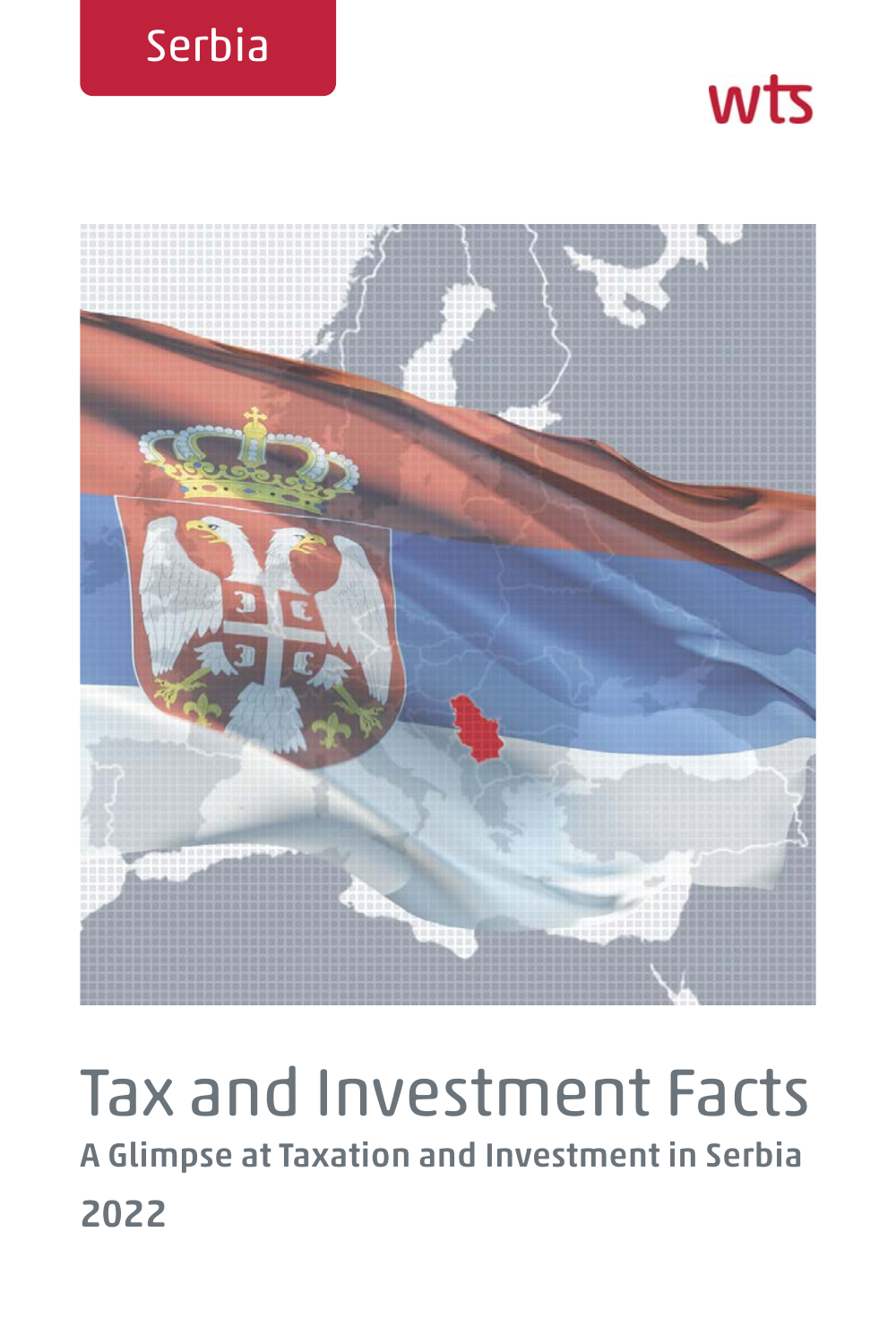# **WTS Porezi i Finansije d.o.o. Serbia**

WTS Porezi i Finansije d.o.o. (WTS Tax and Finance Ltd.) is a financial advisory company established in January 2009, when it started as ADM Solutions d.o.o. We are a member firm of WTS Global, a Germany-based network of selected consulting firms represented in more than 100 countries worldwide. Our service portfolio focuses on tax, finance, accounting, legal and business consulting.

With our proactive approach we offer value-adding services to our customers, providing more efficient finance management in terms of tax advice, reducing costs, increasing cash flow and controlling the entire business. As a member of WTS Global and in cooperation with our partner firms worldwide we are capable of acquiring global knowledge and expertise and transferring it on our market. On the other hand, we stay focused on the real local needs of our clients, delivering new added value for both existing and future clients.

Our main areas of expertise:

- » Tax advisory and compliance
- » Transfer pricing
- » Accounting and payroll
- » Financial consulting
- » Business consulting
- » Education

#### **Contact in Serbia**

Bojan Radojičić Managing Partner bojan@wtsserbia.com +381 60 70 330 40

WTS Tax and Finance Ltd. is a member of WTS Global for Serbia.



# **Table of Contents**

| 1. Ways of Doing Business / Legal Forms of Companies       | 4  |
|------------------------------------------------------------|----|
| 2. Corporate Taxation                                      | 9  |
| <b>3. Double Taxation Agreements</b>                       | 15 |
| 4. Transfer Pricing                                        | 16 |
| 5. Anti-Avoidance Measures                                 | 18 |
| 6. Taxation of Individuals / Social Security Contributions | 19 |
| <b>7. Indirect Taxes</b>                                   | 22 |
| 8. Inheritance and Gift Tax                                | 24 |
| 9. Wealth Tax                                              | 25 |
| 10. Other Taxes / Reporting Obligation                     | 25 |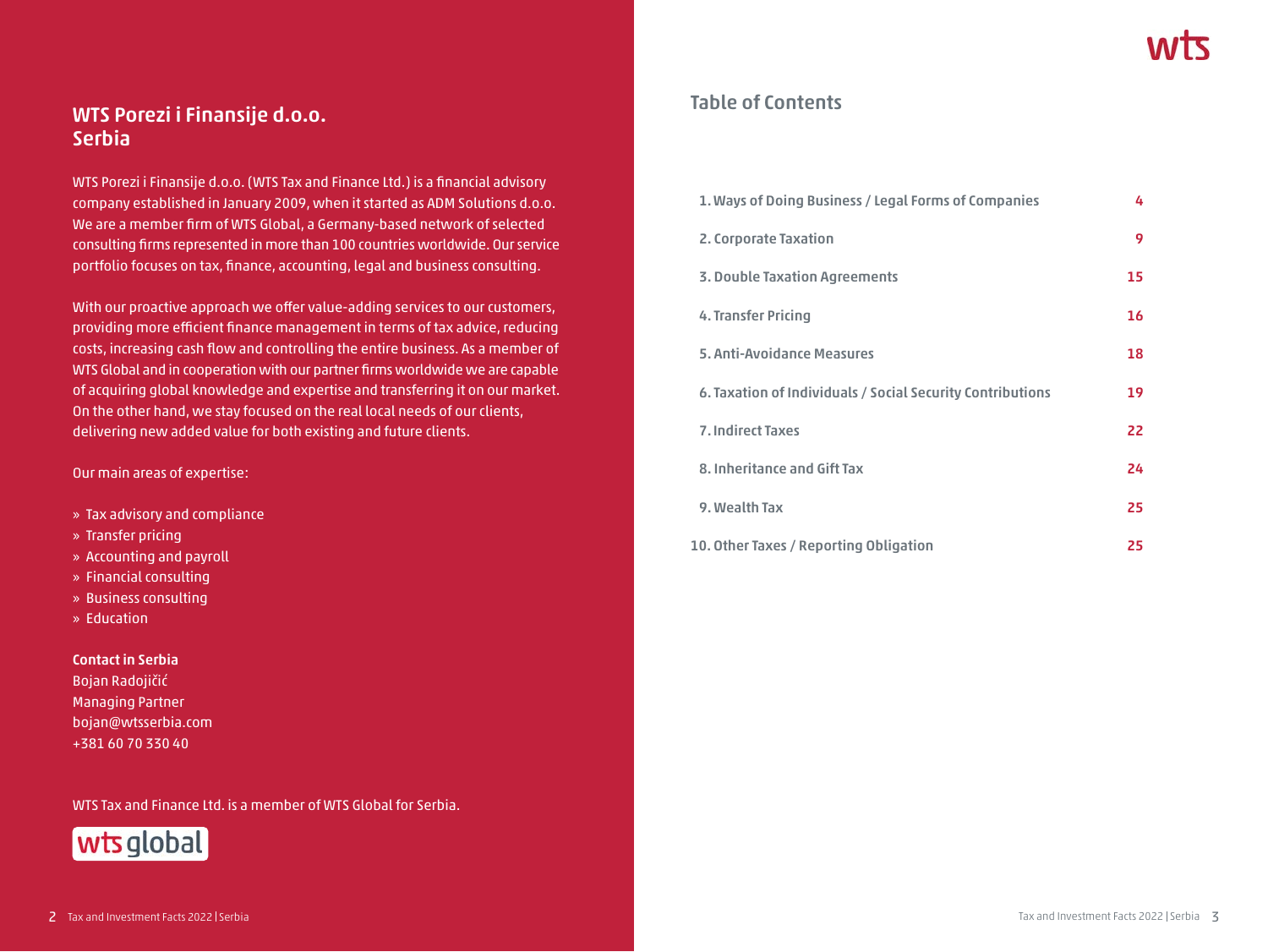# **1. Ways of Doing Business / Legal Forms of Companies**

According to the Serbian Law on Business Entities there are 4 legal forms of companies:

- **→** general partnership (o.d.)
- **→** limited partnership (k.d.)
- **→** limited liability company (d.o.o.)
- **→** joint-stock company (a.d.)

A company can be incorporated for a limited or unlimited duration.

Also, a foreign entity can incorporate a representation or branch office.

#### **General partnership (o.d.)**

A general partnership is a company with 2 or more partners with unlimited joint and several liability for the company's obligations with their entire assets.

The company name must include the words "ortačko društvo" or the abbreviations "o.d." or "od".

All partners sign the Foundation Agreement. Partners invest the same stake in a company and share profits equally, unless regulated differently by the Foundation Agreement.

Decisions are adopted unanimously (one partner = one vote rule), unless regulated differently by the Foundation Agreement.

General partnerships prepare annual financial statements and are subject to corporate income tax. There are no minimum basic capital requirements.

There is a legal requirement for an audit of financial statements if the company generates more than EUR 4,400,000 of revenue in a year, or is classified as a large or medium-sized entity, according to the Act on Accounting.

#### **Limited partnership (k.d.)**

A limited partnership is a company with a minimum of 2 members, at least one of which bears unlimited joint and several liability for the company's obligations (general partner) and at least one other bears limited liability up to the amount of their outstanding contribution (limited partner).

The company name must include the words ''komanditno društvo'' or the abbreviations "k.d." or "kd".

General partners manage the operations of and represent a company. Limited partners may not manage the operations of a company or represent it.

Partners sign the Foundation Agreement, in which it is defined who the general partner is and who the limited partner is.

Limited partners and general partners participate in sharing profits and covering losses in their company in proportion to their equity interests in the company, unless otherwise provided for by the deed of incorporation.

Limited partnerships prepare annual financial statements and are subject to corporate income tax. There are no minimum capital requirements.

There is a legal requirement for an audit of financial statements if the company generates more than EUR 4,400,000 of revenue in a year, or is classified as a large or medium-sized entity, according to the Act on Accounting.

#### **Limited liability company (d.o.o.)**

A limited liability company is a company in which one or more company members hold equity interests in the company's share capital, except that company members are not liable for the company's obligations, apart from in special circumstances defined by the Act on Business Entities.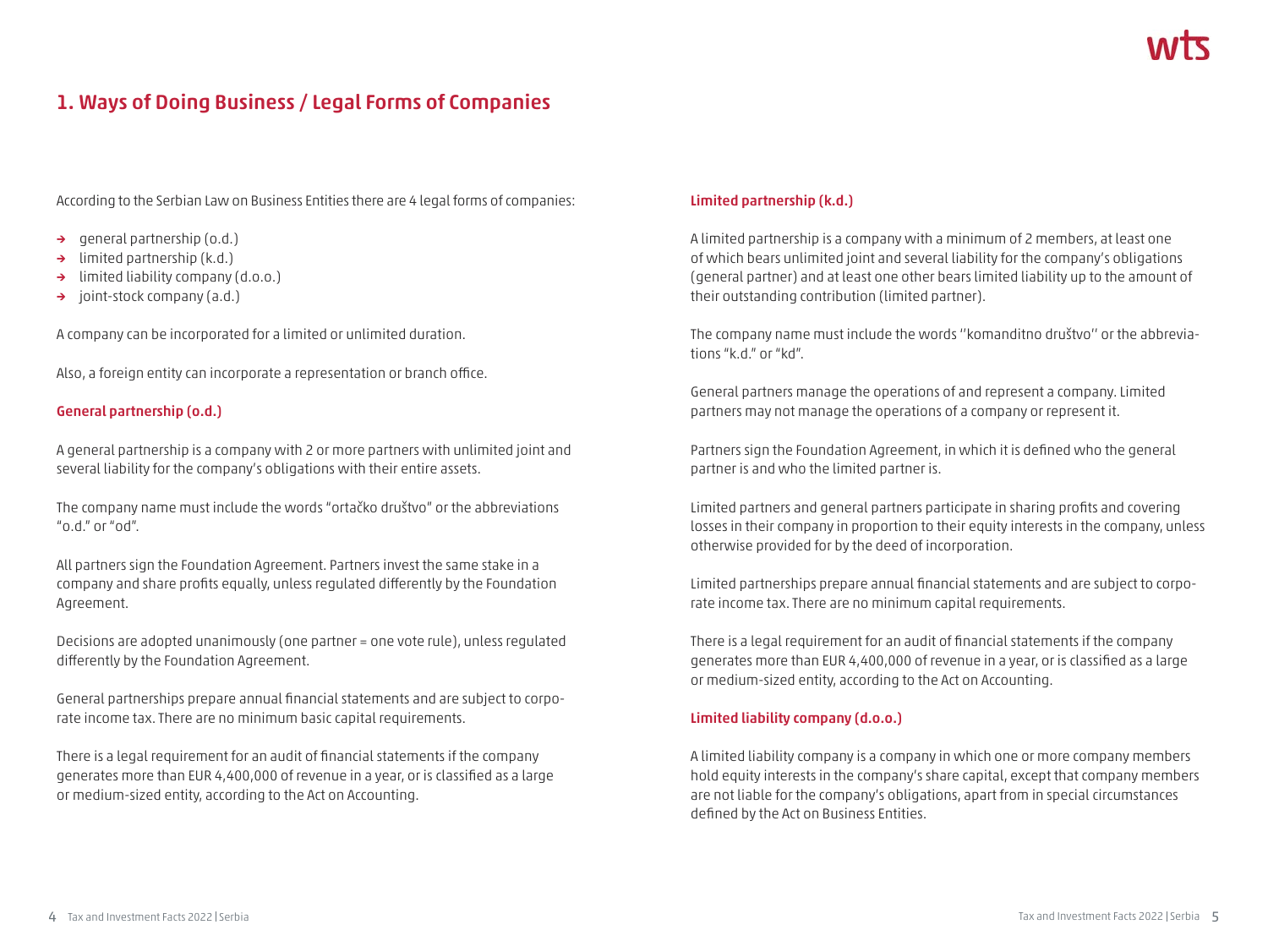The company name must include the words "društvo sa ograničenom odgovornošću" or the abbreviations "d.o.o." or "doo".

It is the most common legal form of company in Serbia because of the limited liability of its founders and low capital requirement (minimum basic capital is RSD 100, i.e. less than EUR 1).

If one person incorporates a company, he or she signs a Foundation Decision. If 2 or more people incorporate a company, they sign a Foundation Agreement.

The company founders (or members) constitute the Assembly, which makes the statutory decisions. Their voting rights and rights in sharing profits are proportional to their stake in the company's capital, unless otherwise regulated by the Foundation Act. For a decision to be adopted, 50% plus one vote is needed, unless otherwise regulated by the Foundation Act.

The company's business activities are managed by a director or directors, who are registered at the Business Register Agency. Directors may or may not be company members.

Limited liability companies prepare annual financial statements and are subject to corporate income tax.

There is a legal requirement for an audit of the financial statements if the company generates more than EUR 4,400,000 of revenue in a year, or is classified as a large or medium-sized entity, according to the Act on Accounting.

#### **Joint-stock company (a.d.)**

A joint-stock company is a company whose share capital is divided into shares held by one or more shareholders who are not liable for the company's obligations, except in special circumstances, as defined by the Act on Business Entities.

If a joint-stock company's shares are listed on the stock exchange, it is called a public joint-stock company. If a joint-stock company's shares are not listed on the stock exchange, it is called a private joint-stock company.

The company name must include the words "akcionarsko društvo" or the abbreviations "a.d." or "ad".

The company's shareholders sign the Foundation Act and the Statutory Act upon the company's incorporation.

The shareholders constitute the Shareholders' Assembly, which makes the statutory decisions. Their voting rights and rights in sharing profits are proportional to their share in the company's capital.

The minimum basic capital is RSD 3,000,000 (EUR 25,530).

Corporate governance can be one-tier and two-tier.

In the one-tier model of governance, the Shareholders' Assembly elects a Board of Directors, which consists of executive directors who manage the business operations, and non-executive directors (obligatory if a company is a public joint-stock company), who control the executive directors, consult on the company's business strategy and monitor strategy implementation.

In the two-tier model of governance, the Shareholders' Assembly elects a Supervisory Board, which elects and controls the Executive Board, comprising the executive directors who manage the business operations.

Financial statements must be audited.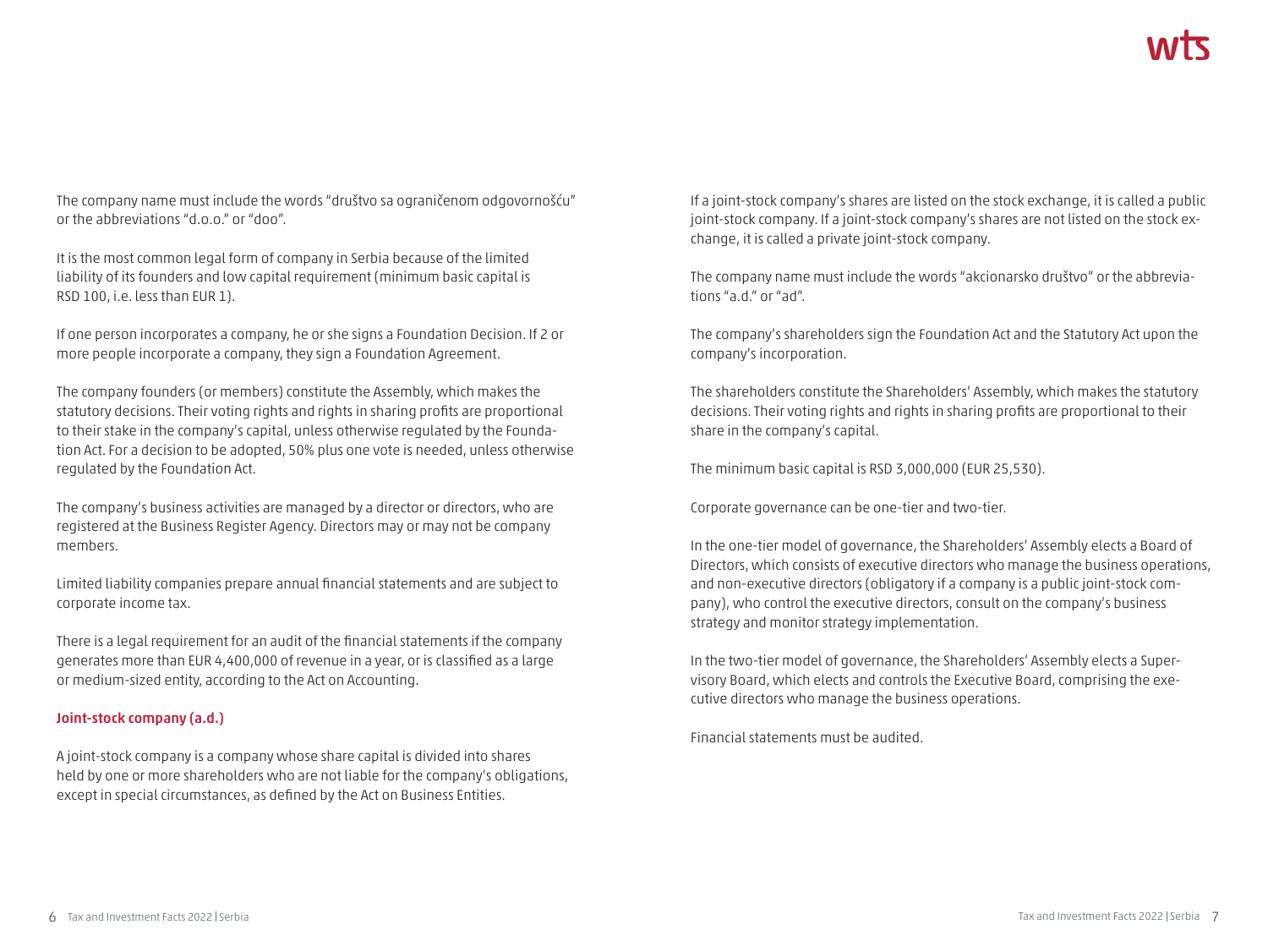# **2. Corporate Taxation**

#### **Foreign representation office**

A representation office of a foreign company is a separate organisational unit of a foreign company that can carry out preliminary and preparatory work leading to the conclusion of a transaction by that company.

A representation office may only enter into transactions relating to its current operations. A foreign company shall be liable for any obligations towards third parties that may arise in the operations of its representation office.

A representation office is not a separate legal entity and is not obliged to prepare annual financial statements and pay annual income taxes.

#### **Foreign branch office**

A foreign branch office is a separate organisational unit of a foreign company on the territory of the Republic of Serbia established to perform business activities.

A foreign branch office is not a separate legal entity from a foreign company, and it can only act on behalf of and for the account of its founder.

A foreign branch office must prepare annual financial statements and pay annual income tax in a similar manner as established legal entities in Serbia.

As seen below, Serbia's tax regime is highly conducive to doing business.

#### **2.1. Applicable Taxes / Tax Rates**

There are some business activities (lawyers, data processing services, manufacturing, etc.) which can be taxed with a lump sum on a monthly basis. That lump sum is about EUR 250 per month (EUR 3,000 per year) and includes all taxes. The maximum yearly revenue allowed for these businesses is EUR 51,064.

## **2.2. Resident Companies**

Corporate income tax is levied on the worldwide income of Serbian legal entities (those having their seat or place of management in Serbia) and on the Serbian income of foreign entities, e.g. those operating through a permanent establishment in Serbia, unless otherwise regulated by a double tax treaty.

## **2.2.1. Computation of Taxable Income**

Corporate tax is calculated on the basis of statutory accounting profit/loss (operating result determined pursuant to the Act on Accounting or IFRS result), adjusted by certain non-deductible and non-taxable items.

Non-deductible items include, for example: costs that cannot be documented, gifts and contributions to political organisations, all penalties and fines, etc.

A non-taxable item is the corporate income tax paid in another country by a nonresident subsidiary of a Serbian tax payer for example.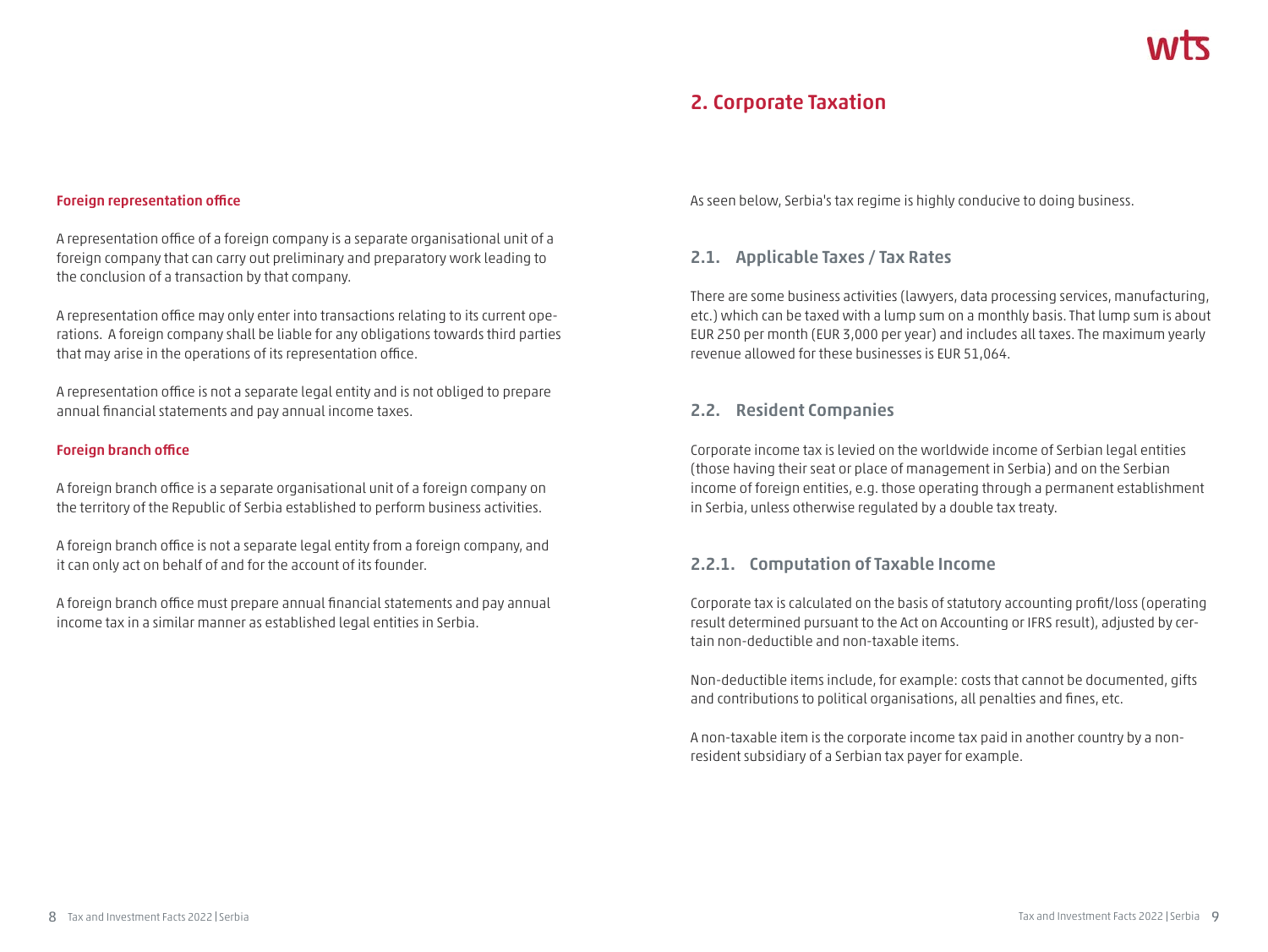# **2.2.2. Taxation of Dividends**

The tax rate on dividends is 15%.

# **2.2.3. Capital Gains and Losses (Including Capital Gains and Losses from Sales of Shares)**

Capital gains minus capital losses are included in a company's tax base (tax rate is 15%).

# **2.2.4. Depreciation / Capital Allowances**

There are 5 tax depreciation groups:

- **→** 1st group: 2.5% depreciation rate
- **→** 2nd group: 10% depreciation rate
- **→** 3rd group: 15% depreciation rate
- **→** 4th group: 20% depreciation rate
- **→** 5th group: 30% depreciation rate

Straight-line depreciation is used for all groups.

For intangible assets, the straight-line depreciation method is used for the useful life that is determined by the taxpayer. Accounting and tax amortisation for intangible assets is the same.

Land cannot be depreciated.

# **2.2.5. Loss Carry Over (Including Potential Loss of Tax Loss Carry Forward in Case of Restructuring)**

The tax losses of a Serbian company can be carried forward for 5 years, if it is expected that a company will make profits that can be covered by incurred losses. No carry back is allowed.

If the company is dissolved without liquidation, the tax loss can be deducted by the legal successor or successors.

The right to deduct tax losses is not lost by changing a company's legal form or by any statutory change.

# **2.2.6. Group Taxation**

Serbian legislation permits tax consolidation for corporate income tax purposes. The parent company must own at least 75% of the shares or stock of the other company. Every individual company in the group calculates taxable income, and after that the group can calculate consolidated taxable income and submit a consolidated tax return (losses and gains of the group members from the same year are offset).

# **2.2.7. Relief from Double Taxation (Tax Credit / Tax Exemption)**

To avoid double taxation, one of the 2 methods (tax credit or tax exemption) according to the given international tax treaty can be used.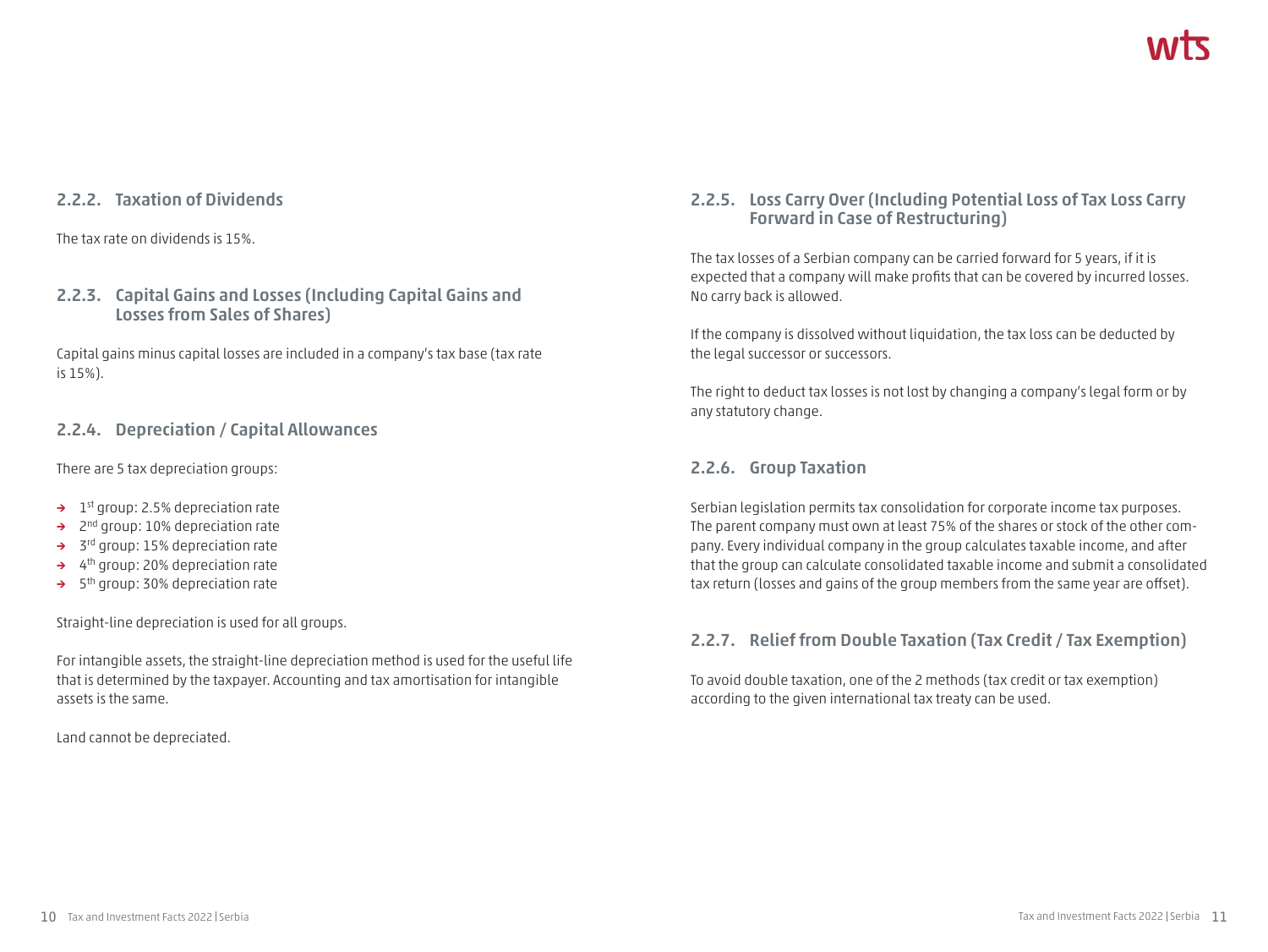# **2.2.8. Incentives**

The Act on Corporate Income Tax provides for a tax holiday for large investors. Large investors, who invest (currently) at least RSD 1,000,000,000 (roughly EUR 8,500,000) and employ at least 100 workers for an indefinite time are entitled to a tax holiday of 10 years.

Additionally, a taxpayer investing into the equity of a newly-founded company conducting innovative business activities has the right to a tax credit of 30% of the invested funds, but no more than RSD 100,000,000 (roughly EUR 851,000).

Also, expenses that are directly related to research and development performed by the taxpayer in the Serbian Republic can be recognised as expense in the taxpayer's tax balance at double the amount. The mentioned tax benefit does not apply to research costs incurred to find and develop oil, gas or mineral reserves in the extractive industry.

Furthermore, qualified income, generated by the taxpayer (copyright or related rights holder) based on the fee for use of the deposited copyright work or the subject matter of the related law (apart from the fee for transferring copyright or related rights as a whole), may be exempt from the tax base at 80% of the income thus generated.

# **2.3. Non-Resident Companies**

Non-resident taxpayers with a limited tax liability in Serbia are only taxed on incomes earned in Serbia.

# **2.3.1. Concept of Permanent Establishment / Doing Business**

A permanent establishment of a foreign company located in Serbia is treated as an independent Serbian resident entity.

A permanent establishment is any permanent place of business through which the non-resident conducts its business, in particular:

- **→** branch
- **→** plant
- **→** representative office
- **→** place of production
- **→** factory or workshop
- **→** mine, quarry or other place of exploiting natural resources

Besides, if upon representing a non-resident taxpayer a person has a power of attorney to conclude contracts on behalf of that taxpayer, it shall be deemed that the non-resident taxpayer has a permanent establishment with regard to the operations performed by the representative on behalf of the taxpayer (Article 4, paragraph 2 of CIT Act).

A permanent establishment can either be a branch registered in the Commercial Register or an unregistered unit.

# **2.3.2. Withholding Taxes**

Subjects of 20% withholding tax are:

- **→** interest paid to non-resident companies
- **→** dividends paid to non-resident companies
- **→** royalties and certain copyright royalties paid to non-resident companies
- **→** rentals paid to non-resident companies
- **→** market research, accounting, auditing and other business and legal consulting services provided by non-resident companies

A withholding tax rate of 25% is applied for payments made to residents of jurisdictions with a preferential tax system in respect of royalties, interest income, leasing/rental fees and service fees. Jurisdictions which are considered to have a preferential tax system are governed by separate rules.

Withholding tax may be reduced/eliminated by a bilateral double taxation treaty between Serbia and the country of residence of the income recipient.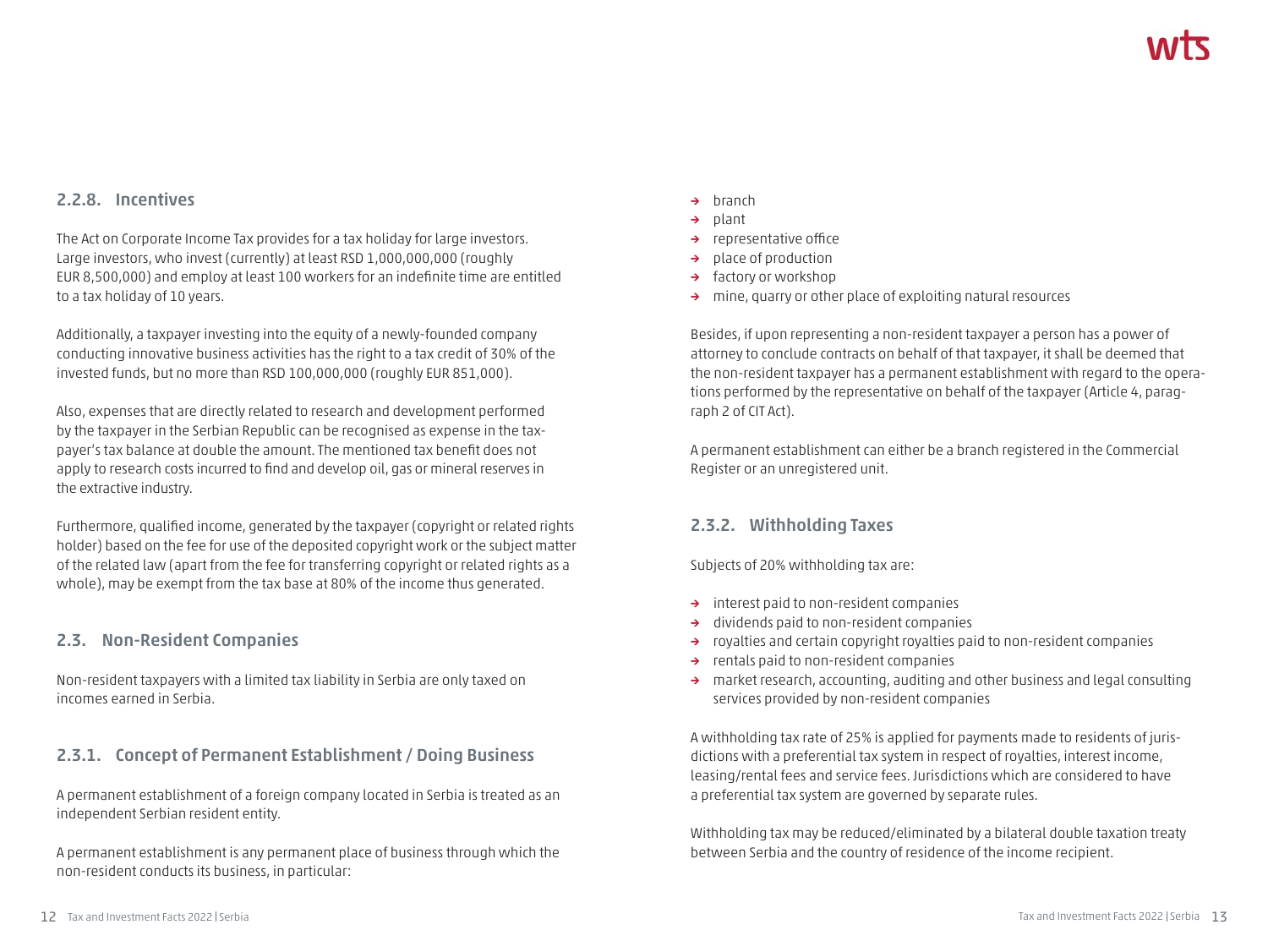# **3. Double Taxation Agreements**

## **2.3.3. Capital Gains**

A foreign entity is subject to capital gains tax on capital gains generated in Serbia.

#### **2.4. Tax Compliance**

The taxation period for corporate income tax is generally a calendar year. A business year as any period of 12 consecutive calendar months that is not identical with a calendar year can be used, if approved in advance by the Ministry of Finance.

The deadline for filing income tax returns is the last day of the  $6<sup>th</sup>$  month following the end of the tax period.

The deadline for paying tax liabilities is the same.

Companies are obliged to pay tax advances for the next tax period (on a monthly basis).

## **2.5. Local Taxes**

The most significant local tax is on Serbian real estate (buildings and land) – property tax. The tax depends on the location of the real estate. For taxpayers with business accounts the tax rate is up to 0.4%, calculated based on the market value. The property tax rate and taxable base are set by the municipalities, which have the right to levy it up to the amount of 0.4%.

If a taxpayer has already paid tax on profit generated abroad, it is entitled to a corporate profit tax credit in Serbia in the amount already paid. The same right is enjoyed by taxpayers who earn revenue and pay personal income tax in another country, provided there is a double taxation treaty with that country.

Upon the conclusion of double taxation conventions with other countries, primarily with main economic partners, the Republic of Serbia tends to eliminate double taxation issues and intensifies its financial relations across Europe and the rest of the world.

Serbia has signed double taxation conventions with the following countries: Albania, Armenia, Austria, Azerbaijan, Belgium, Belarus, Bosnia & Herzegovina, Bulgaria, Canada, Croatia, China, Cyprus, Czech Republic, Denmark, Egypt, Estonia, Finland, France, Georgia, Greece, Germany, Hungary, India, Indonesia, Iran, Ireland, Israel, Italy, Kazakhstan, Kuwait, Latvia, Libya, Lithuania, Luxembourg, Malta, Moldova, Montenegro, the Netherlands, North Korea, North Macedonia, Norway, Pakistan, Poland, Qatar, Romania, Russia, San Marino, Slovakia, Slovenia, South Korea, Sri Lanka, Sweden, Switzerland, Spain, Tunisia, Turkey, Ukraine, United Arab Emirates, United Kingdom, Vietnam, Japan (exact date of entry into force pending) and Singapore (entered into force on 1 January 2022).

Serbia has also signed conventions with the following countries, but they are currently being confirmed: Algeria, Ghana, Guinea, Morocco and the Philippines.

Negotiations are underway with Portugal. Also, according to the latest information, negotiations should be starting with Liechtenstein and the United States.

In the following cases, the double tax conventions are being finalised: Botswana, Zambia, Jordan and Republic of South Africa.

The Republic of Serbia has signed and ratified the Multilateral Convention to Implement Tax Treaty Related Measures to Prevent Base Erosion and Profit Shifting, which will lead to changes in double tax treaties between Serbia and countries which also ratified the Multilateral Convention.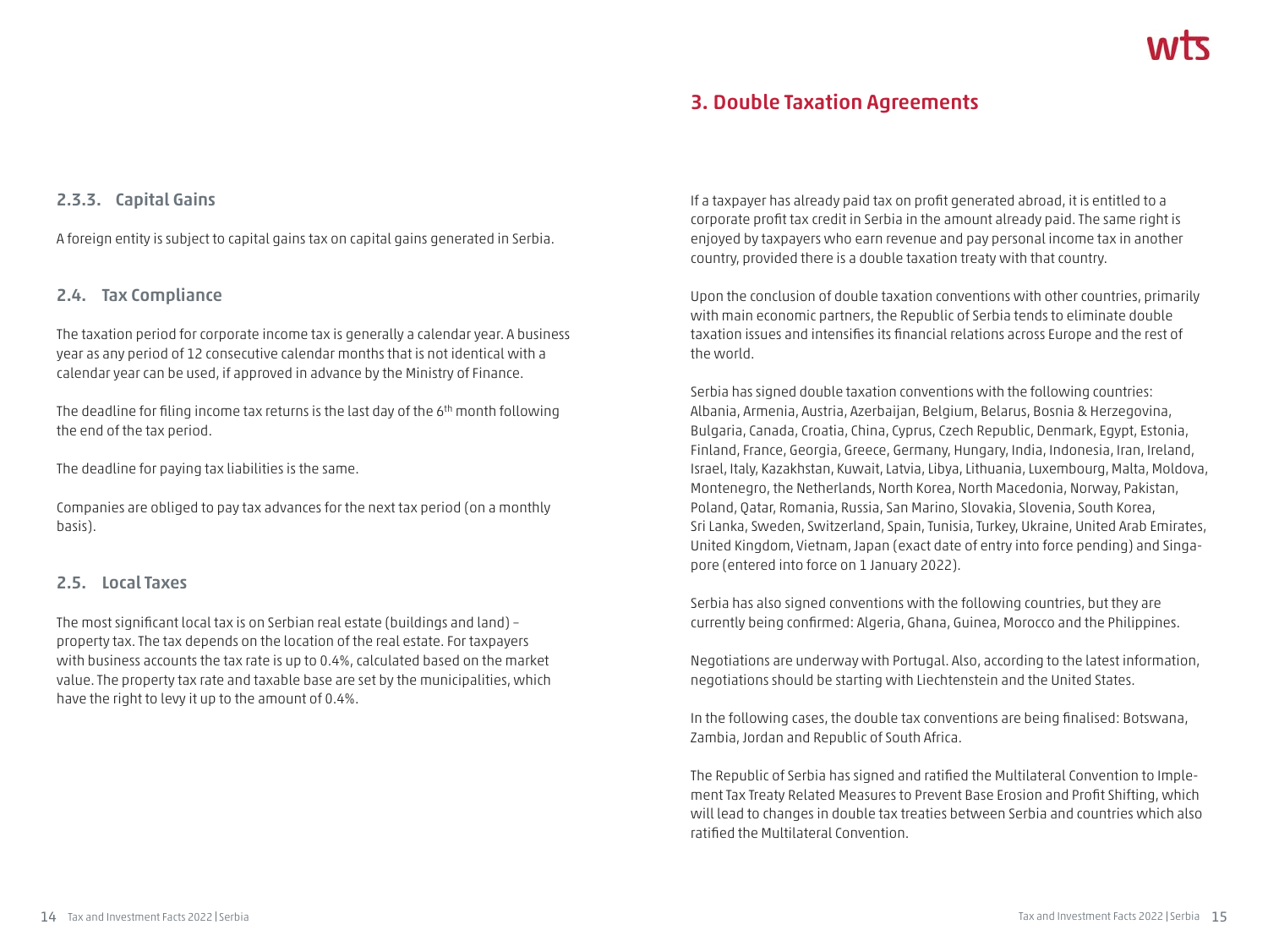# **4. Transfer Pricing**

#### **Legal scope for transfer pricing**

Transfer pricing in Serbia is regulated by the Act on Corporate Income Tax. The Rulebook on Transfer Pricing and arm's length methods shall apply in determining the price of transactions between related parties, and the OECD Guidelines (Organization for Economic Cooperation and Development) for the implementation of the rules on transfer pricing for multinational enterprises and tax administrations, which were translated and published by the Serbian Fiscal Society in July 2010.

The Rulebook on Transfer Pricing defines the form, deadline and content of transfer pricing documentation, the selection and manner of applying transfer pricing methods, as well as the manner of assessing the basis for calculating the depreciation of fixed assets acquired in transactions with related parties.

#### **Transfer pricing local file and methods**

A transfer pricing local file must be submitted to the tax authorities together with the annual corporate income tax return. The prescribed structure of the report is:

- **→** analysis of group of companies
- **→** analysis of company business and factual analysis
- **→** functional analysis
- **→** consideration of transfer pricing methods used for transactions
- **→** findings and final tax corrections
- **→** appendix (extract from Amadeus or other database, intercompany agreements, etc.)

According to the Rulebook on Transfer Pricing, the following methods are allowed, including potential combinations of methods:

- **→** comparable uncontrolled price method (CUP)
- **→** cost plus method
- **→** resale minus method
- **→** transactional net margin method (TNMM)
- **→** profit split method (PS)
- **→** all other appropriate methods based on reasonable assumptions

#### **Tax correction requirement**

If a taxpayer's transfer price differs from the determined transaction price by applying the arm's length principle, the taxpayer is obliged to include the following in the tax base:

- **→** the amount of the positive difference between the income from a transaction with a price determined by applying the arm's length principle, and the revenues from this transaction determined with transfer prices, or
- **→** the amount of the positive difference between the expenditures based on this transaction determined by transfer prices, and the expenses on the transaction with prices determined by applying the arm's length principle.

#### **Penalties**

The penalties in the event of non-disclosure of transfer pricing in income tax balances or not submitting documentation are between RSD 100,000 (EUR 851) to RSD 2,000,000 (EUR 1,702).

The penalties for people responsible at the company amount from RSD 10,000 (EUR 85) to RSD 100,000 (EUR 851). Besides, if there is intent to avoid a tax payment, and the tax amounts to more than RSD 500,000 (EUR 4,255), the person responsible shall be punishable with imprisonment of 6 months to 10 years according to Article 225 of the Criminal Code.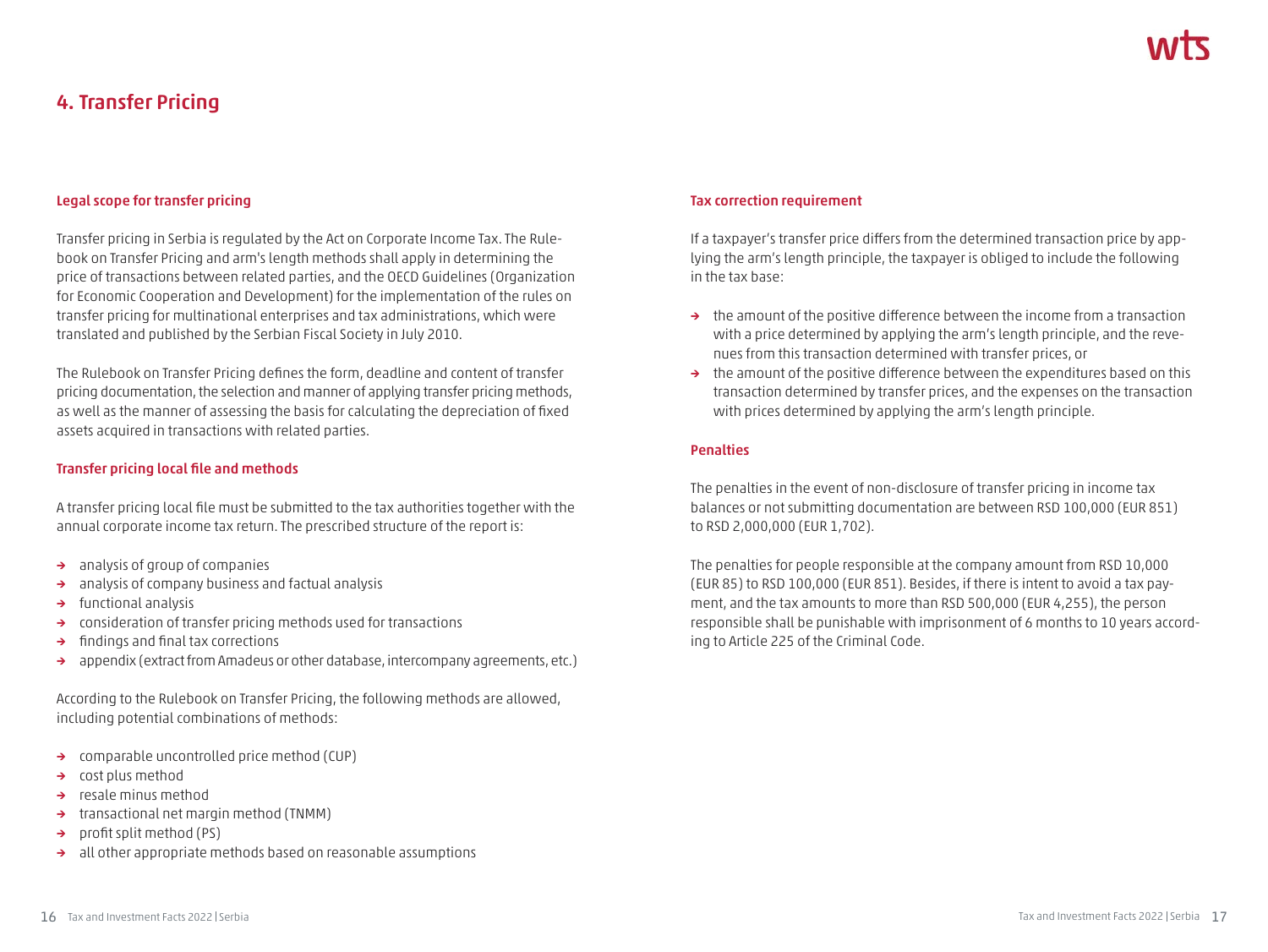# **5. Anti-Avoidance Measures**

# **6. Taxation of Individuals / Social Security Contributions**

## **5.1. General Anti-Avoidance Rule**

According to the Act on Tax Procedures and Tax Administration, tax facts are established in accordance with their economic nature. If a simulated legal operation is used to conceal a different legal operation, the latter shall be used to determine the tax base.

## **5.2. Thin Capitalisation Rules**

A 10:1 debt-to-equity ratio is allowed for banks and financial leasing companies, and a 4:1 debt-to-equity ratio for companies.

## **5.3. Controlled Foreign Company Provisions**

Serbia does not have any CFC legislation.

Serbian tax residents are taxed on their worldwide income.

Serbian tax non-residents are taxed on their income generated in Serbia only.

## **6.1. Residency Rules**

According to the Act on Personal Income Tax, an individual is considered to be a Serbian tax resident in 2 cases:

- **→** an individual has a residence or centre of living and business interests in Serbia, or
- **→** an individual spends 183 or more days in a period of 12 months, which begins or ends in a related fiscal year.

## **6.2. Income Liable to Tax**

According to the Act on Personal Income Tax, there are the following types of taxable income:

- **→** employment income
- **→** income from business activities, providing professional and other intellectual services and from other activities
- **→** income from intellectual property
- **→** income derived from capital (interest and dividend)
- **→** rental income
- **→** capital gains

Additionally, if an individual generates annual income above 3 average annual salaries in Serbia, i.e. RSD 2,987,424 (EUR 25,424) after paid taxes and contributions in Serbia, the income above that amount will be taxed at 10%. If the annual income exceeds 6 average annual salaries after paid taxes and contributions in Serbia, income above that amount will be taxed at 15%.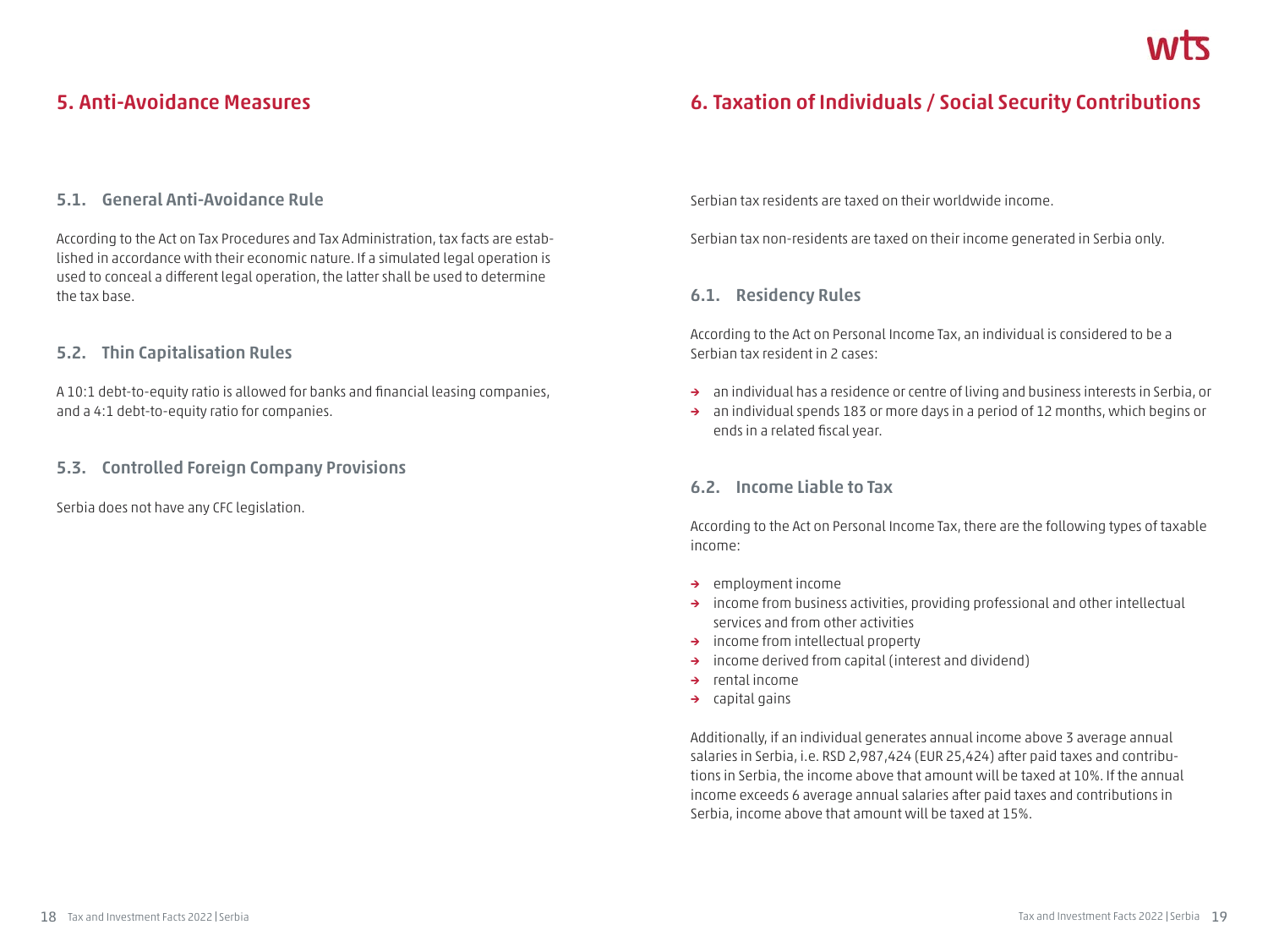# **6.3. Allowable Deductions**

Allowable deductions for certain types of taxable income are presented below:

- **→** employment income: non-taxable monthly amount is RSD 18,300 (EUR 156)
- **→** income from business activities, providing professional and other intellectual services and from other activities: individuals register themselves as sole traders who keep business books and pay income tax on the basis of a tax balance sheet, in a manner similar to companies
- **→** income from intellectual property: taxable income is decreased by the costs of creating intellectual property
- **→** income derived from capital (interest and dividend): there are no deductions
- **→** rental income: taxable income is decreased by the costs of providing rental services
- **→** capital gains: capital losses can be used to reduce future capital gains over a period of 5 years
- **→** annual income above 3 average annual salaries in Serbia: 40% of average annual income in Serbia plus 15% of average annual income in Serbia for each dependent family member, but no more than 50% of taxable income

# **6.4. Tax Rates**

- **→** Tax rate on employment income: 10%
- **→** Tax rate on income from business activities, providing professional and other intellectual services and from other activities: 10% of taxable income. According to Article 40 (1) of the Personal Income Tax Law, an individual who, given their circumstances, is not able to keep business books or for whom bookkeeping interferes with carrying out business activities and who will not achieve annual sales above RSD 6,000,000 (EUR 51,064) is entitled to file a request to pay a sole trader's income tax on lump-sum income of approximately EUR 3,000 a year.
- **→** Tax rate on income from intellectual property: 20%
- **→** Tax rate on income derived from capital: 15%
- **→** Tax rate on rental income: 20%
- **→** Tax rate on capital gains: 15%

# **6.5. Tax Compliance**

The taxation period for individuals is the calendar month.

# **6.6. Social Security Contributions**

Social security contributions are paid twice: by the employee and by the employer.

Social security contributions are:

- **→** pension contribution: 14% of gross salary paid by employee, 11.5% of gross salary paid by employer
- **→** health contribution: 5.15% of gross salary paid by both employee and employer
- **→** unemployment contribution: 0.75% of gross salary paid by employee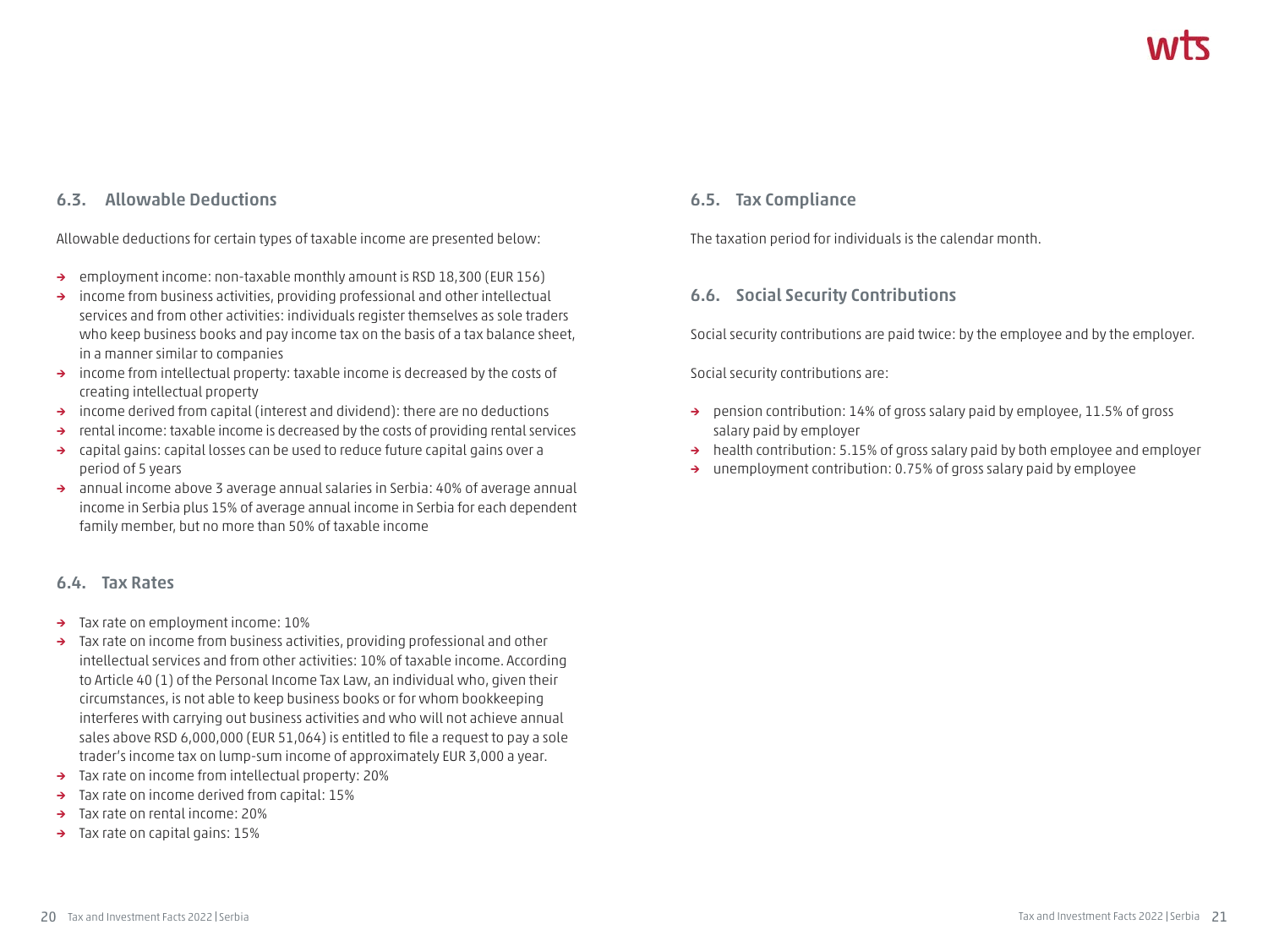# **7. Indirect Taxes**

In Serbia there are the following indirect taxes:

- **→** value added tax (VAT)
- **→** excise duties: on tobacco products, gasoline and spirits
- **→** motor vehicle tax
- **→** municipal taxes (including real estate tax)

# **7.1. Value Added Tax / Goods and Services Tax**

Value added tax is charged on the supply of goods and services where the place of supply is in Serbia, and on imported goods and services.

The standard VAT rate is 20%. There is also a reduced rate of 10% which applies for some goods such as bread, milk, daily newspapers, fruit, meat, eggs, etc.

The standard tax period is a calendar month.

VAT returns should be submitted within 15 days of the end of the tax period; the same term applies for the payment of tax due.

Foreign taxpayers may claim for a refund of Serbian VAT (invoiced by Serbian suppliers to them) if certain conditions are fulfilled.

## **7.2. Transfer Taxes**

Transfer taxes are paid in transfer transactions:

- **→** ownership rights on properties
- **→** intellectual property rights
- **→** ownership rights on motor vehicles
- **→** rights on using development land

#### The tax rate is 2.5%.

The tax payer is the seller, but in practice the tax burden is regularly shifted to the purchaser. The taxable base is the market value of the subject of transaction. The market value of the subject of transaction can be valued by the tax authorities if they suspect the market value is higher than the transaction value.

# **7.3. Others**

Goods imported into Serbia are subject to customs procedures.

Serbian real estate (buildings and land plots) is subject to property tax. The tax depends on the location of the real estate. For taxpayers who maintain business accounts the tax rate is up to 0.4%, calculated on the market value. The property tax rate and taxable base are set by the municipalities, which have the right to levy it up to 0.4%.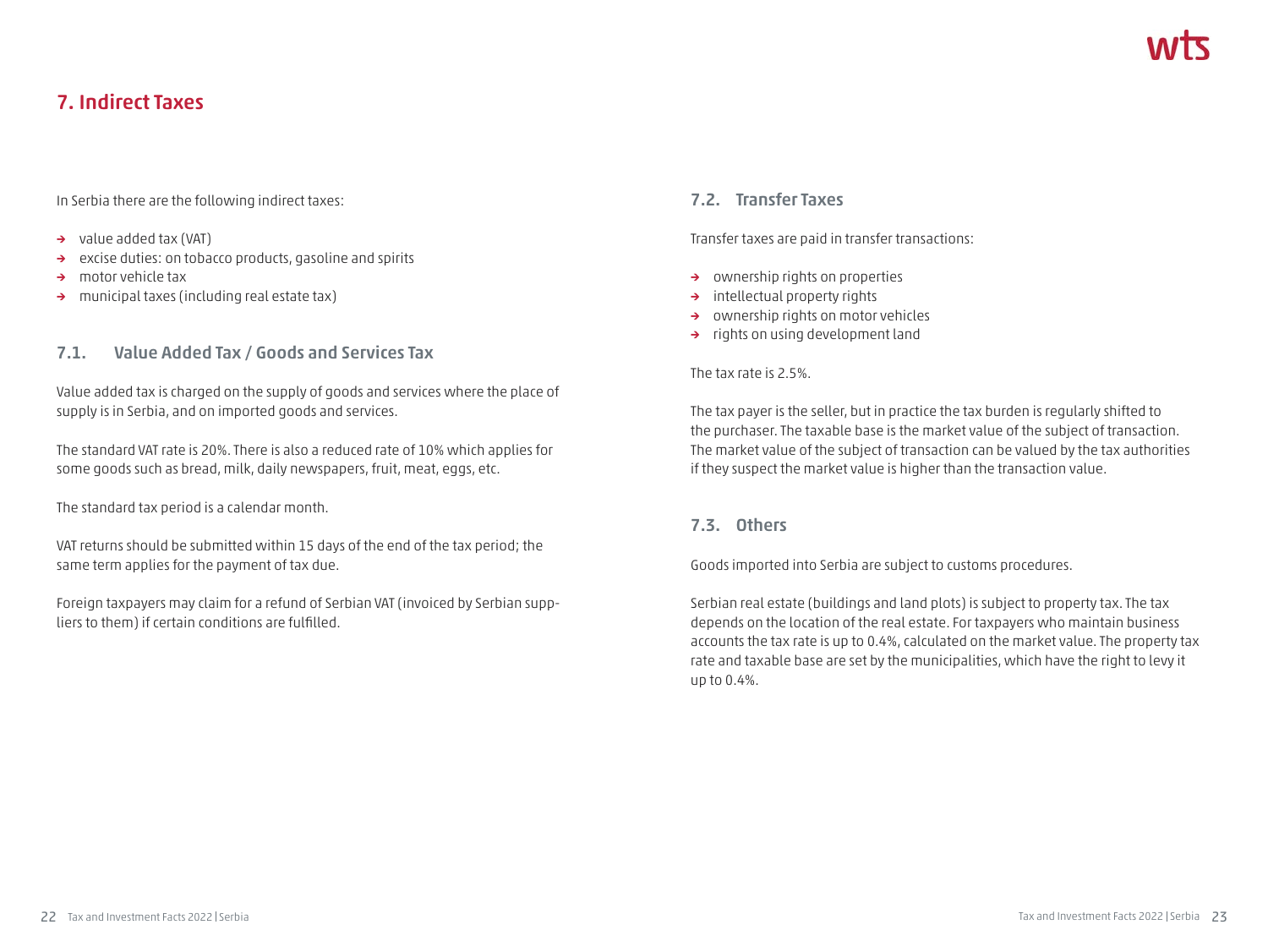# **8. Inheritance and Gift Tax**

Inheritance and gift tax is paid when the following assets are acquired by inheritance or gift:

- **→** properties
- **→** cash and cash equivalents
- **→** bank deposits
- **→** monetary receivables
- **→** intellectual property rights
- **→** motor vehicles

Inheritance and gift tax are not paid when assets are acquired by an individual in the first degree of succession (donor's or decedent's spouse or parent).

The inheritance and gift tax rate is 1.5% when assets are acquired by an individual in the second degree of succession.

The inheritance and gift tax rate is 2.5% when assets are acquired by an individual in the third or any subsequent degree of succession.

## **8.1. Taxable Base**

According to the Act on Property Tax, the taxable base for inherited assets is the market value of inherited assets minus loans, costs and other payments an individual must pay from the inherited assets, on the day of the tax payment obligation.

The taxable base for assets acquired by gifts is the market value of these assets, valued by the tax authorities.

## **8.2. Valuation**

Valuations are performed by tax authorities.

# **9. Wealth Tax**

There is no wealth tax in Serbia.

# **10. Other Taxes / Reporting Obligation**

All foreign loans must be registered at the Central Bank (registration fee must be paid, roughly several hundred euros per loan) and the debtor must report quarterly and annually to the Central Bank about the loan.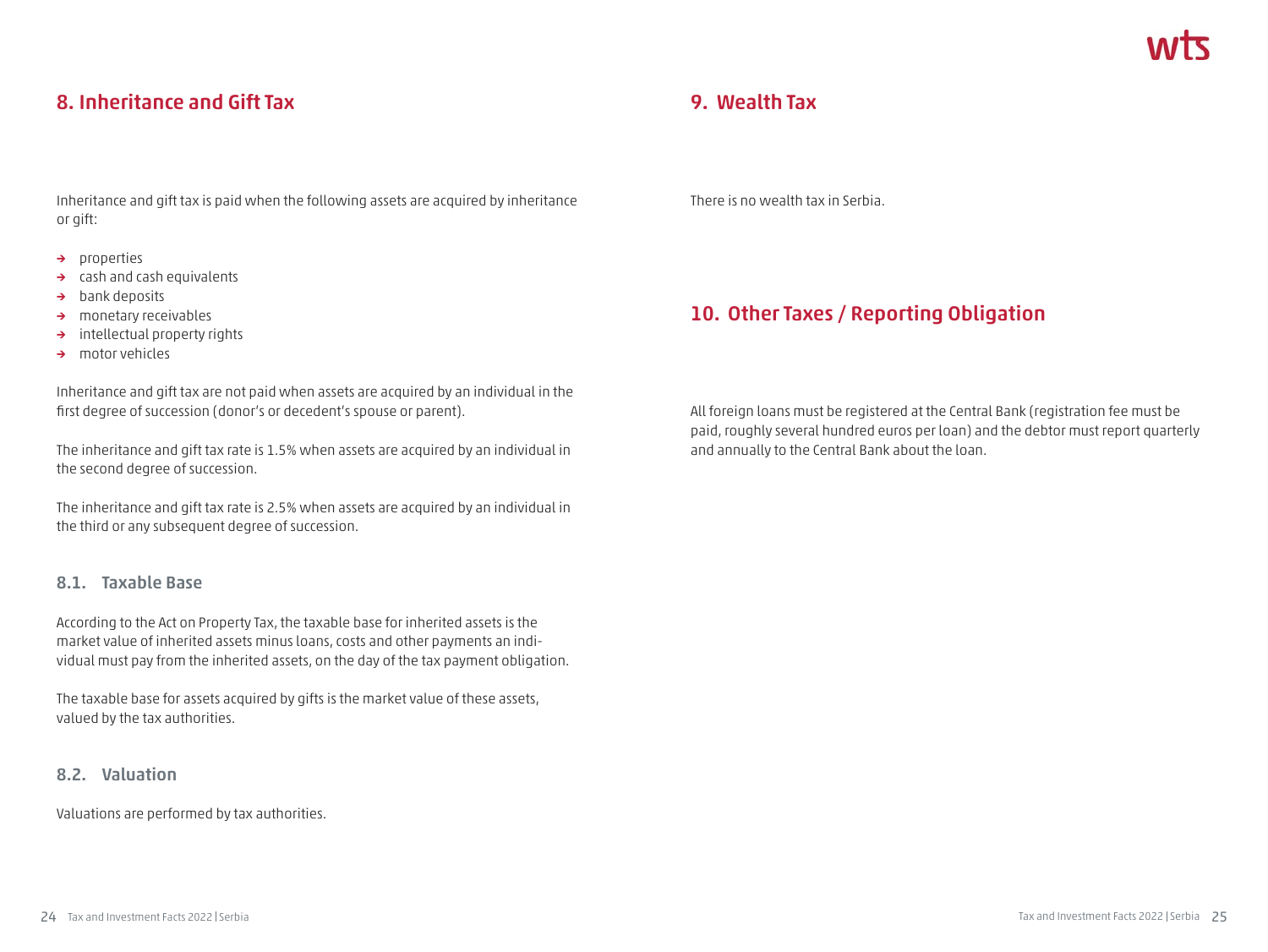#### **Disclaimer**

WTS Global P.O. Box 19201 3001 BE Rotterdam The Netherlands info@wts.de wts.com

Contact Central Eastern Europe Tamás Gyányi tamas.gyanyi@wtsklient.hu +36 1 887 3700

The euro amounts in the booklet are calculated using the exchange rate EUR  $1 =$  RSD 117.5

This issue of Tax and Investment Facts is published by WTS Global. The information is intended to provide general guidance with respect to the subject matter. This general guidance should not be relied on as a basis for undertaking any transaction or business decision, but rather the advice of a qualified tax consultant should be obtained based on a taxpayer's individual circumstances. Although our publication is carefully reviewed, we accept no responsibility in the event of any inaccuracy or omission. For further information consult your contact within WTS Global or one of the listed contacts.

# **WTS Global – Locally rooted – Globally connected**

#### **About**

With representation in over 100 countries, WTS Global has already grown to a leadership position as a global tax practice offering the full range of tax services and aspires to become the preeminent non-audit tax practice worldwide. WTS Global deliberately refrains from conducting annual audits in order to avoid any conflicts of interest and to be the long-term trusted adviser for its international clients. Clients of WTS Global include multinational companies, international mid-size companies as well as private clients and family offices.

The member firms of WTS Global are carefully selected through stringent quality reviews. They are strong local players in their home market who are united by the ambition of building a truly global practice that develops the tax leaders of the future and anticipates the new digital tax world.

WTS Global effectively combines senior tax expertise from different cultures and backgrounds and offers world-class skills in advisory, in-house, regulatory and digital, coupled with the ability to think like experienced business people in a constantly changing world.

For more information please see: wts.com